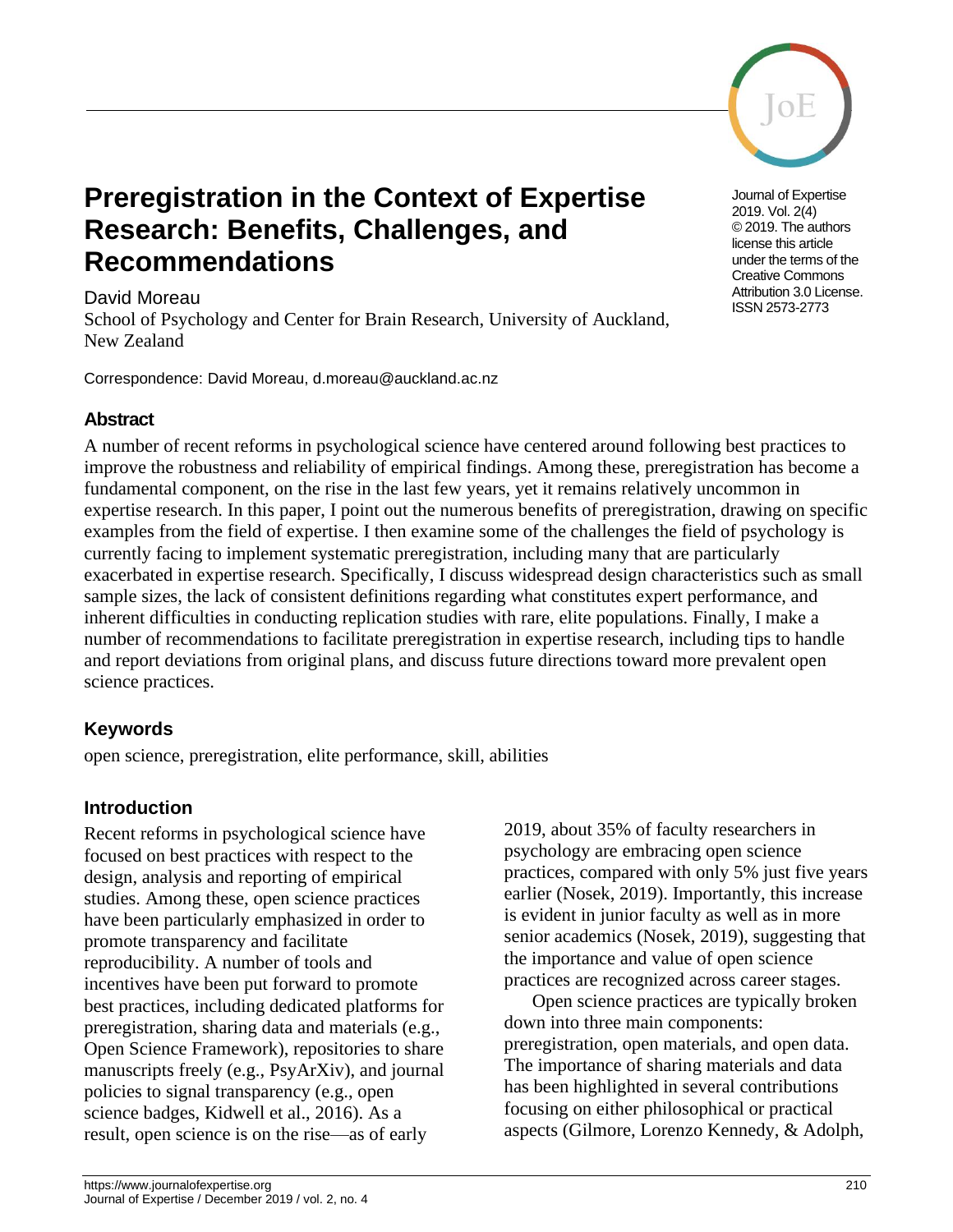[2018; Houtkoop et al., 2018; Popkin, 2019;](https://paperpile.com/c/xfh0MJ/0PZe+3G88+bIjB+h833)  [Soderberg, 2018\).](https://paperpile.com/c/xfh0MJ/0PZe+3G88+bIjB+h833) Here, I focus on preregistration, a way to transparently disclose intent ahead of a research project. Defined as "the specification of a research design, hypotheses, and analysis plan prior to observing the outcomes of a study" [\(Nosek & Lindsay,](https://paperpile.com/c/xfh0MJ/OAao)  [2018\),](https://paperpile.com/c/xfh0MJ/OAao) preregistration is a key component of open science, as it allows readers to better evaluate the credibility of a set of findings. However, and perhaps more so than open data and materials, preregistration comes with a number of challenges and forces us to rethink the way we do research [\(Ledgerwood, 2018;](https://paperpile.com/c/xfh0MJ/u7Nz+qMiN)  [Nosek, Ebersole, DeHaven, & Mellor, 2018\).](https://paperpile.com/c/xfh0MJ/u7Nz+qMiN) In this article, I first outline the benefits of preregistration and advocate for more systematic preregistration in expertise research. I then discuss common challenges in preregistering studies, especially in the context of expertise research. Finally, I propose recommendations to facilitate preregistration in the field of expertise and discuss future directions.

# **Benefits of Preregistration**

Preregistration comes with numerous benefits. First, it helps distinguish between exploratory research—research that is data-driven and aims to formulate explanations *post hoc*—and confirmatory research that uses data to test predefined hypotheses. This point is critical, given that presenting exploratory results as confirmatory can lead to substantial overconfidence in research findings. For example, preregistration prevents undisclosed flexibility in data collection and data analyses, which is detrimental to theory falsifiability (Ledgerwood, 2018) and can lead to a number of questionable research practices, including *p*hacking (Head, Holman, Lanfear, Kahn, & Jennions, 2015; Simmons, Nelson, & Simonsohn, 2011) and HARKing (Kerr, 1998).

Preregistration is also key to reduce, and eventually suppress, publication bias. Publication bias arises because certain types of findings are easier to publish in scientific journals than others. Unfortunately, this is not only contingent upon the quality of the

experimental design, or the importance of a research question, but also on the statistical significance of research findings. In this context, the available, published literature is often biased, in the sense that it does not provide an objective account of the existing pool of findings. This problem is especially exacerbated in the context of meta-analyses, where it often leads to overestimations of effect sizes, but remains valid when looking at individual studies: With over 90% of published findings being statistically significant, psychology was arguably the worst among all scientific fields pre-crisis [\(Fanelli, 2012\).](https://paperpile.com/c/xfh0MJ/oTIJ) If all confirmatory analyses were systematically preregistered, one could check public records and get an unbiased view, irrespective of the significance of the findings, thereby providing a powerful remedy to the problem.

In addition, and perhaps counterintuitively, one important benefit of preregistration relates to raising awareness about what is not known or difficult to predict, that is, modeling uncertainty. Planning for what one will do if things do not go according to plan is one of the most important, yet difficult, aspects of a preregistration. Importantly, deviations from the initial plan are often unavoidable, and should not be seen as a weakness of a research project. In a survey of 27 preregistered articles published in *Psychological Science* from 2015 to 2017, Claesen and colleagues found that all studies deviated from the plan in at least one aspect, yet only one of them reported all deviations [\(Claesen, Gomes,](https://paperpile.com/c/xfh0MJ/HcIwe)  [Tuerlinckx, & Vanpaemel, 2019\).](https://paperpile.com/c/xfh0MJ/HcIwe) Potential deviations should be anticipated if possible—for example, in the form of a decision tree accounting for uncertainty—but, if they cannot be foreseen, it is important to ensure that deviations are thoroughly documented and reported.

Finally, preregistration is extremely helpful in protecting researchers against themselves. Individuals are prone to a wide variety of biases in judgment and decision-making, including confirmation bias [\(Nickerson, 1998\),](https://paperpile.com/c/xfh0MJ/cTxd) anchoring effects [\(Furnham & Boo, 2011\),](https://paperpile.com/c/xfh0MJ/Rxkn) and hindsight bias [\(Roese & Vohs, 2012\).](https://paperpile.com/c/xfh0MJ/tCPk) These might be exacerbated in expertise research, because one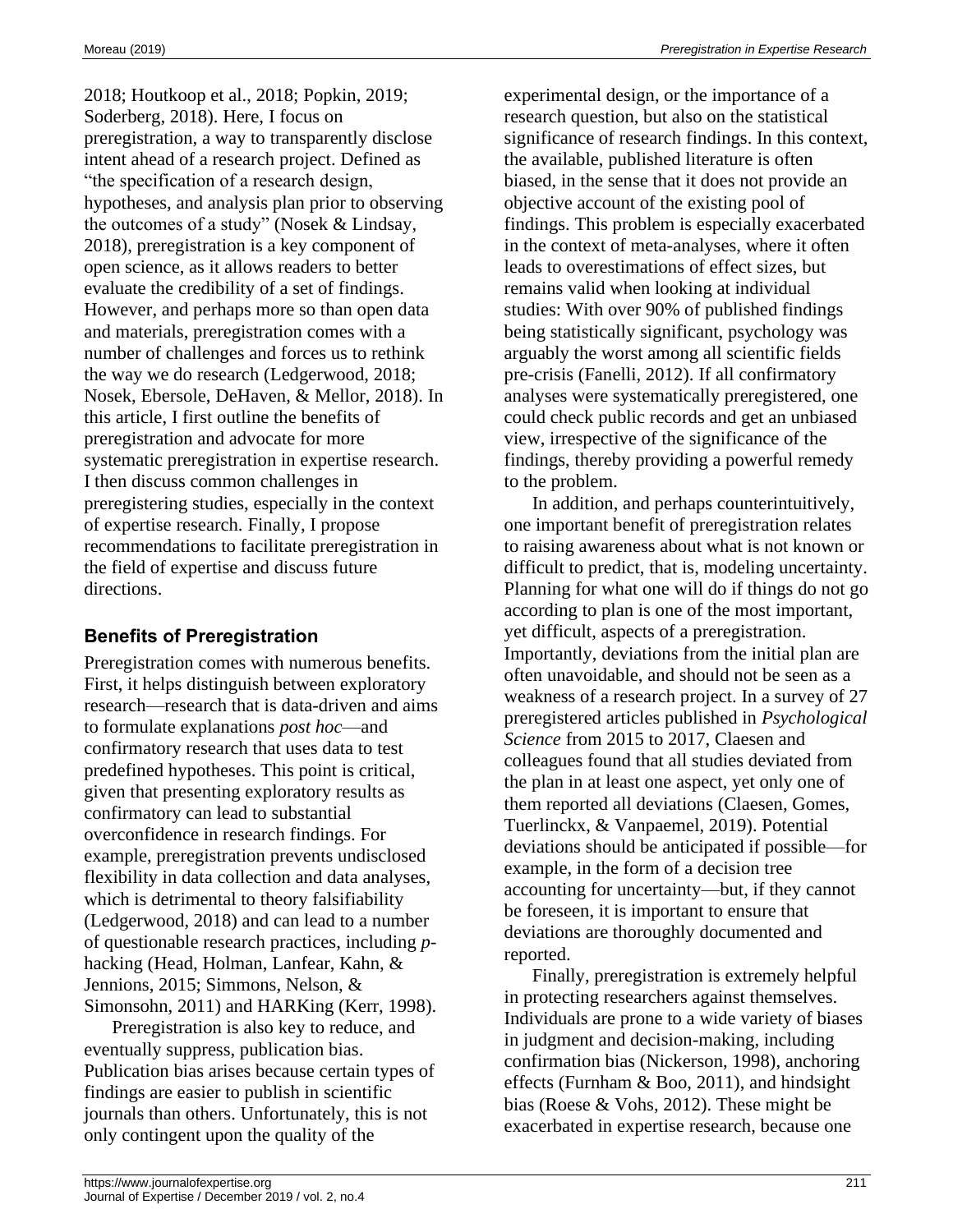can often easily relate to, or identify with, the population they study. For example, a researcher might believe that a specific finding makes sense given what they have themselves experienced in the same or a similar activity. These biases can lead us to feel a false sense of confidence in our findings, whereby we assume that we are not affected by circumstances outside our control or awareness. Preregistration thus also serves as a safeguard against our own biases, as it allows keeping a time-stamped record of our intent and predictions, against which to compare protocol and results after data analyses.

# **Challenges of Preregistration**

Preregistration also comes with a number of challenges that can appear daunting at first. Whereas other aspects of open science such as sharing data and materials are often fairly straightforward, when it comes to preregistration, willingness to increase transparency is necessary but might not be enough: One also needs to be able to formulate *precise* hypotheses at the onset of a research project, and determine the analyses that will allow testing these *specific* hypotheses, typically before data have been collected. Although in line with common assumptions of the scientific method, rethinking the workflow of a research project in such a way may be at odds with traditional practices in the field of psychology. Regardless, a global shift toward more systematic preregistration is underway, with important consequences for research and academia [\(Nosek, 2019; Nosek et al., 2018\).](https://paperpile.com/c/xfh0MJ/u7Nz+PVKr)

Change has perhaps been a little slower in specific subfields of psychology, including expertise research, for a few reasons. First, expertise research sometimes reports on studies with relatively small sample sizes, with a number of important consequences, most notably low statistical power and large sampling error [\(McAbee, 2018; McAbee & Oswald,](https://paperpile.com/c/xfh0MJ/VG0R+lpIn)  [2017\).](https://paperpile.com/c/xfh0MJ/VG0R+lpIn) For example, in our meta-analysis on the relationship between deliberate practice and sports performance, the median sample size for studies reporting group comparisons was 29 across groups [\(Macnamara, Moreau, &](https://paperpile.com/c/xfh0MJ/eFMq) 

[Hambrick, 2016\).](https://paperpile.com/c/xfh0MJ/eFMq) If we assume that the observed effect size for this subset of studies was unbiased—in the sense that it was not inflated by publication bias (this is almost certainly untrue, which means that the situation is likely worse)—statistical power in the field is a mere .15 (for a two-sided group comparison, assuming  $\alpha = .05$ ). Although this situation is problematic irrespective of the specific area of interest [\(Fraley & Vazire, 2014; Marszalek,](https://paperpile.com/c/xfh0MJ/1oQ2+KLI1)  [Barber, Kohlhart, & Holmes, 2011\)](https://paperpile.com/c/xfh0MJ/1oQ2+KLI1) and has been instrumental in the so-called "replication crisis" in psychology, the solution for most of psychology has been rather straightforward, with a push toward larger sample sizes facilitated by large-scale, multi-lab projects, such as Many Labs [\(Klein et al., 2014, 2018\)](https://paperpile.com/c/xfh0MJ/3v5U+W81g) and the Reproducibility Project: Psychology [\(Open Science Collaboration, 2015\),](https://paperpile.com/c/xfh0MJ/xA8T) or via platforms such as the Psychological Science Accelerator [\(Moshontz et al., 2018\)](https://paperpile.com/c/xfh0MJ/u1iI) or StudySwap [\(Chartier, Riegelman, & McCarthy,](https://paperpile.com/c/xfh0MJ/AWMb)  [2018\).](https://paperpile.com/c/xfh0MJ/AWMb) In expertise research, the answer might not be as simple: Elite individuals are by definition unique, and this aspect typically leads to difficulties in aggregating individuals with one another within a coherent sample. Because of this challenge, it is also difficult to put forward general recommendations that can hold across topics of expertise research. Nevertheless, expertise research can tremendously benefit from a move toward multi-labs projects that can provide larger, more representative samples and can strengthen the conclusions from this type of studies.

Second, expertise research has suffered from difficulties to replicate study protocols, rather than results, given that many findings rely on rare, elite samples. Not only are those individuals difficult to recruit, it is also unclear how comparable experts in one field or activity are to experts in another [\(Ackerman, 1988;](https://paperpile.com/c/xfh0MJ/Rq0A+WPo5)  [Fleischman & Mumford, 1989\).](https://paperpile.com/c/xfh0MJ/Rq0A+WPo5) Oftentimes, studies in expertise research generalize from a given field to another, for example via general conclusive statements about what the studies mean for our understanding of expertise. This implies that skill acquisition is majoritarily uniform across fields, or at the very least that its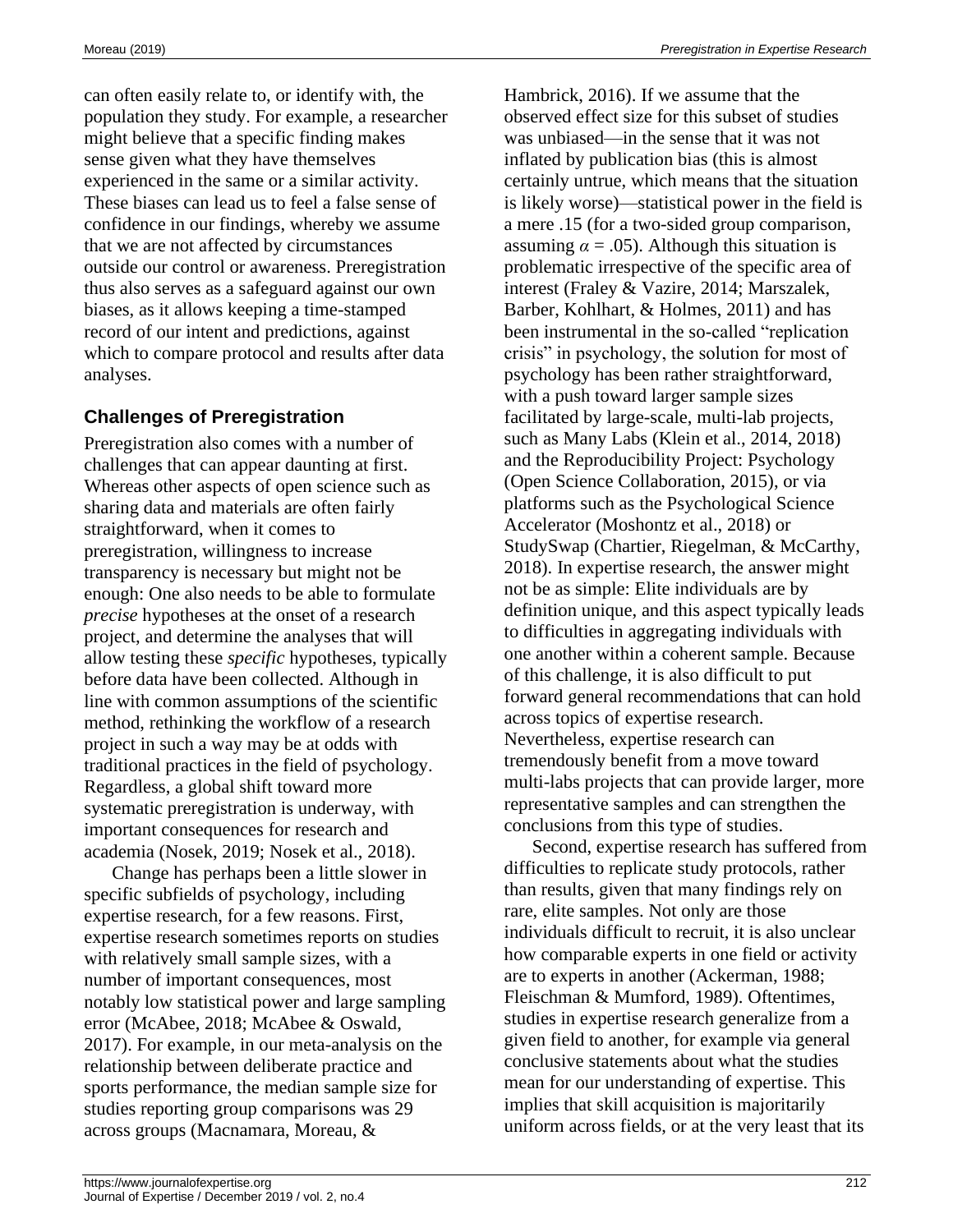underlying mechanisms are comparable across domains. If, however, effects are not expected to replicate across a range of activities, say from violinists to soccer players, then it suggests that the findings of the initial study might hold only for violinists, or perhaps for musicians, but may not hold at a more general level or may not provide fundamental insight about general skill acquisition or elite performance. To complicate things further, there is evidence that expertise within broad domains, such as sports or music, is not a unitary construct [\(Hodges, Starkes, &](https://paperpile.com/c/xfh0MJ/n9S0)  [MacMahon, 2006\),](https://paperpile.com/c/xfh0MJ/n9S0) with a number of moderating factors influencing the very nature of expertise [\(Macnamara, Hambrick, & Oswald,](https://paperpile.com/c/xfh0MJ/CcC1)  [2014\).](https://paperpile.com/c/xfh0MJ/CcC1) In the case of sports, these moderating factors might be characteristics of the activity itself, such as whether it involves teammates [\(Helsen, Starkes, & Hodges, 1998\),](https://paperpile.com/c/xfh0MJ/cTA9) whether it is internally or externally paced [\(Singer, 2002\),](https://paperpile.com/c/xfh0MJ/3b1c) or whether skills are majoritarily open or closed [\(Wang et al., 2013\).](https://paperpile.com/c/xfh0MJ/4yDm) In addition, the demands of certain roles or positions on the field might greatly differ from one another [\(Allard &](https://paperpile.com/c/xfh0MJ/EqVj)  [Burnett, 1985\),](https://paperpile.com/c/xfh0MJ/EqVj) which in turn can induce substantial differences in the development of specific skills and expertise. Similarly, these differences are often correlated with performance on a range of cognitive ability measures [\(Moreau, 2013; Moreau, Mansy-](https://paperpile.com/c/xfh0MJ/kL5S+No6E)[Dannay, & Clerc, 2011\).](https://paperpile.com/c/xfh0MJ/kL5S+No6E) Together, these disparities are responsible for one major challenge in expertise research: studying individuals that are similar enough to enable precise and useful predictions, yet diverse enough to extract general mechanisms that can eventually facilitate a broader understanding of expertise across domains. Importantly, the study of expertise does not solely focus on experts or elite performance, but also includes skill acquisition more broadly defined; that is, all steps that are part of the learning process in humans, on the path to expert performance. Other research areas within the field of learning and skill acquisition may not suffer from the same challenges, assuming they focus on more replicable, less atypical, performance.

Finally, one central but perhaps sometimes overlooked challenge in preregistering expertise studies stems from the lack of consistent definitions such as on the topics of deliberate practice [\(Ericsson, 2016; Macnamara,](https://paperpile.com/c/xfh0MJ/eFMq+x0BZ+ICDI)  [Hambrick, & Moreau, 2016; Macnamara,](https://paperpile.com/c/xfh0MJ/eFMq+x0BZ+ICDI)  [Moreau, et al., 2016\),](https://paperpile.com/c/xfh0MJ/eFMq+x0BZ+ICDI) sport performance [\(Piermattéo, Lo Monaco, Reymond, Eyraud, &](https://paperpile.com/c/xfh0MJ/SfVZ+uC9Z)  [Dany, 2018; Swann, Moran, & Piggott, 2015\),](https://paperpile.com/c/xfh0MJ/SfVZ+uC9Z) or skill acquisition [\(Baker, Wattie, & Schorer,](https://paperpile.com/c/xfh0MJ/UQ2z+gc20+et8W+h46W)  [2015; Castles, Rastle, & Nation, 2018; Davids,](https://paperpile.com/c/xfh0MJ/UQ2z+gc20+et8W+h46W)  [Button, & Bennett, 2008; Treiman, 2018\).](https://paperpile.com/c/xfh0MJ/UQ2z+gc20+et8W+h46W) Defining expertise across domains is no easy feat, but acknowledging that definitions are often lacking is a first step toward promoting theoretical work that can provide a fresh perspective on what defines or constitutes expert performance. Ultimately, work that suffers from a lack of definitions about the population of interest will tend not to replicate, as general characteristics and idiosyncrasies cannot be clearly distinguished in this case. In this context, a lack of successful replications might be grounded in failures to model and define the theoretical tenets of the question of interest. Indeed, a lack of clear predictions is often the sign of weak theoretical frameworks—if specific predictions are not possible, we need to either rethink theoretical frameworks, or explicitly acknowledge that a study is data driven and analyses are exploratory. Although they have proved challenging to implement, remedies are therefore straightforward; they include specifying definitions or lack thereof, recognizing specific limitations of theoretical frameworks, and explicitly labeling analyses that are exploratory.

#### **Future Directions**

Meaningful change takes time and effort. Preregistration, both generally speaking as well as in the context of expertise research, remains work in progress, with many challenges still lying ahead [\(Nosek et al., 2018\).](https://paperpile.com/c/xfh0MJ/u7Nz) Perhaps more than ever, however, expertise research now has a comprehensive set of tools available to tackle these challenges with well-integrated online platforms to share, collaborate, and improve inferences.

Ultimately, preregistration is bound to become the norm, and journal badges may then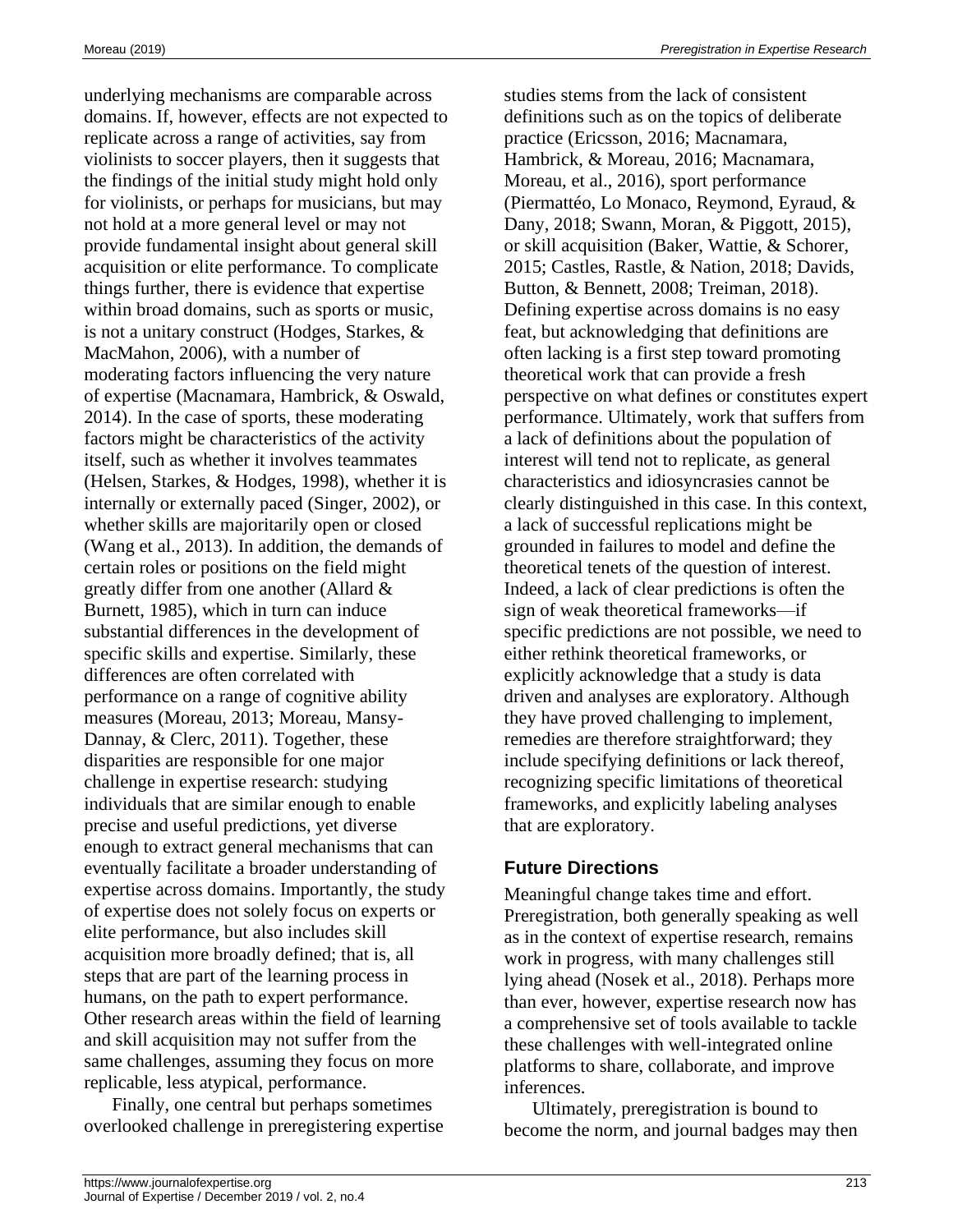become redundant. Assuming preregistration is ubiquitous, a researcher simply needs to state which section of the analyses is confirmatory, and which section is exploratory. There can be no ambiguity in this scenario, because what is not preregistered is *de facto* exploratory. Many research articles already follow this template for clear, easy-to-navigate results. Badges, especially in their current, dichotomized implementation, will likely be superseded by more fine-grained ways to differentiate between different scenarios: Some analyses, or parts of the design, might have been preregistered, yet others perhaps changed from conception to implementation. This is relatively difficult to capture in the current system, in a dynamic that tends to ostracize exploratory analyses and to reward preregistration irrespective of its extent within a study or paper. Similar to the publishing landscape, for which the traditional distinction between published and nonpublished findings has become obsolete with the rise of a large number of outlets including low quality or even predatory journals [\(Bartholomew,](https://paperpile.com/c/xfh0MJ/qzYv) 2014), badges might not capture the subtleties of open practices, especially in the context of preregistration. They were necessary to instigate the open science trend [\(Kidwell et](https://paperpile.com/c/xfh0MJ/YGr8)  [al., 2016\),](https://paperpile.com/c/xfh0MJ/YGr8) but perhaps time has come to move on to non-binary displays of open science practices.

In conjunction with the democratization of Bayesian statistics in recent years [\(Andrews &](https://paperpile.com/c/xfh0MJ/qZSR)  [Baguley, 2013\),](https://paperpile.com/c/xfh0MJ/qZSR) preregistration has the potential to become more empirically informed and theoretically committed, based on previous findings and one's interpretation of them. This dynamic could also help alleviate many of the alleged weaknesses of Bayesian analyses, most notably with respect to the subjective aspect of priors [\(Berger, 2006\),](https://paperpile.com/c/xfh0MJ/xo37) given that with preregistration priors can be clearly defined, in a transparent manner, before the analyses. Preregistration itself *is* a Bayesian process [\(Dienes, 2016\),](https://paperpile.com/c/xfh0MJ/G2Tn) in which one declares intent and predictions beforehand, and how these will be combined with new information, the data, to generate more comprehensive, informed knowledge. This is an ideal that may not yet

illustrate accurately how researchers typically use preregistration—for example with respect to common descriptions of research hypotheses via imprecise, verbal statements rather than mathematical formulations—but it represents a goal to strive for and one in which expertise research could potentially take the lead.

# **Conclusion**

There has been a push for more transparency in research practices in psychology recently. Despite the specific challenges it faces, expertise research has the potential to benefit tremendously from open practices as well. In particular, preregistration has an important role to play to improve the reliability of empirical research investigating skill acquisition and expert performance. Even in instances in which open science is not an intrinsic priority, embracing open practices is beneficial to researchers at all stages of their career, helping increase visibility, impact, and citations [\(McKiernan et al., 2016\).](https://paperpile.com/c/xfh0MJ/ypn6V) In this context, preregistration benefits science, scientists, and consumers all at once, in a dynamic enabling a greater overall impact on society.

# **Acknowledgements**

David Moreau is supported by a Marsden grant from the Royal Society of New Zealand, funding from the Neurological Foundation of New Zealand, the Ministry of Science and Technology (MST) in Taiwan, a University of Auckland Early Career Research Excellence Award (ECREA) and the Faculty Research and Development Fund (FRDF).

# **Author's Declarations**

The author declares that there are no personal or financial conflicts of interest regarding the research in this article.

# **References**

[Ackerman, P. L. \(1988\). Determinants of individual](http://paperpile.com/b/xfh0MJ/Rq0A)  [differences during skill acquisition: Cognitive](http://paperpile.com/b/xfh0MJ/Rq0A)  [abilities and information processing.](http://paperpile.com/b/xfh0MJ/Rq0A) *[Journal of](http://paperpile.com/b/xfh0MJ/Rq0A)  [Experimental Psychology. General](http://paperpile.com/b/xfh0MJ/Rq0A)*[,](http://paperpile.com/b/xfh0MJ/Rq0A) *[117](http://paperpile.com/b/xfh0MJ/Rq0A)*[\(3\), 288–](http://paperpile.com/b/xfh0MJ/Rq0A) [318.](http://paperpile.com/b/xfh0MJ/Rq0A)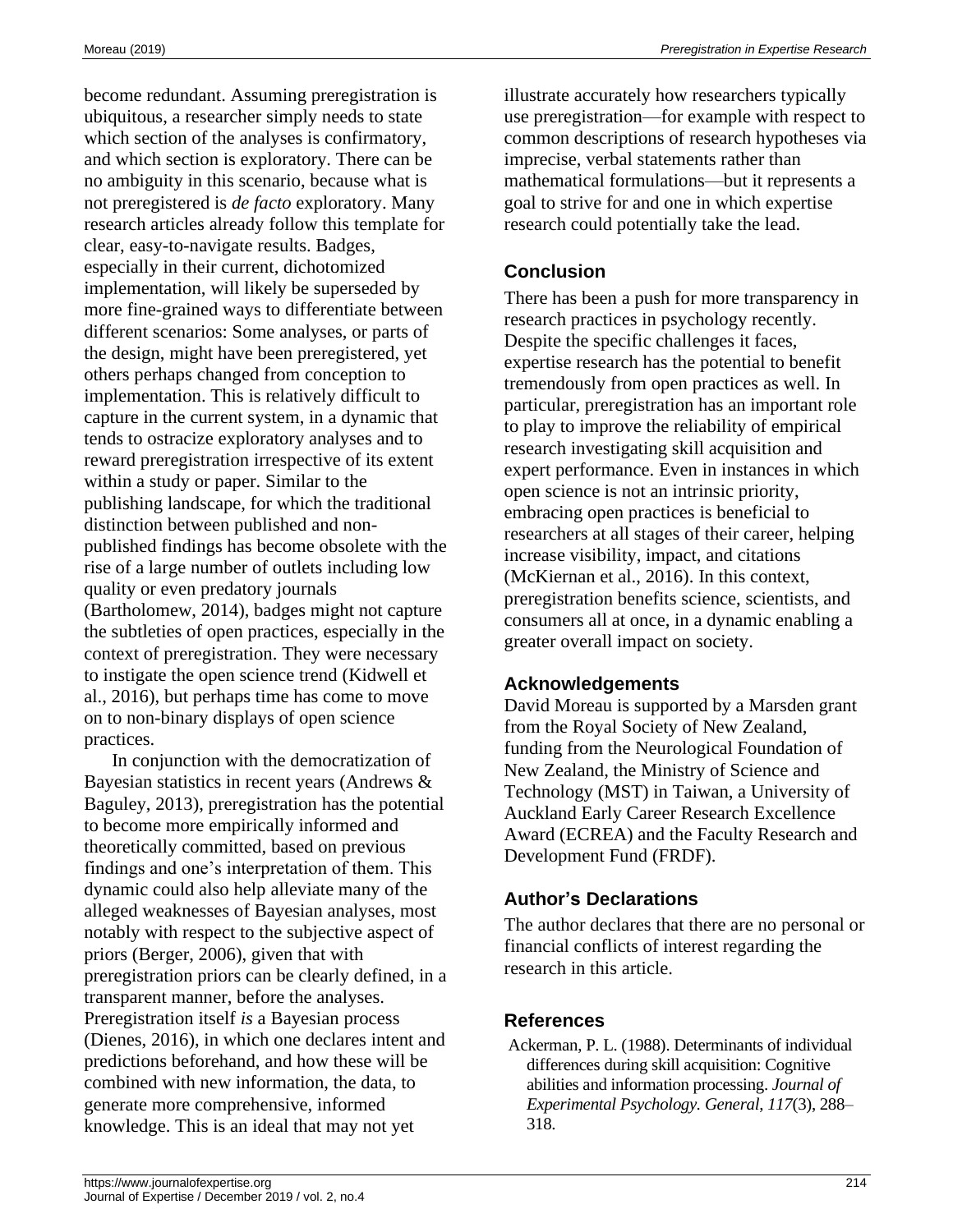[Allard, F., & Burnett, N. \(1985\). Skill in sport.](http://paperpile.com/b/xfh0MJ/EqVj)  *[Canadian Journal of Psychology/Revue](http://paperpile.com/b/xfh0MJ/EqVj)  [Canadienne de Psychologie](http://paperpile.com/b/xfh0MJ/EqVj)*[,](http://paperpile.com/b/xfh0MJ/EqVj) *[39](http://paperpile.com/b/xfh0MJ/EqVj)*[\(2\), 294–312.](http://paperpile.com/b/xfh0MJ/EqVj)

[Andrews, M., & Baguley, T. \(2013\). Prior approval:](http://paperpile.com/b/xfh0MJ/qZSR)  [the growth of Bayesian methods in psychology.](http://paperpile.com/b/xfh0MJ/qZSR)  *[The British Journal of Mathematical and](http://paperpile.com/b/xfh0MJ/qZSR)  [Statistical Psychology](http://paperpile.com/b/xfh0MJ/qZSR)*[,](http://paperpile.com/b/xfh0MJ/qZSR) *[66](http://paperpile.com/b/xfh0MJ/qZSR)*[\(1\), 1–7.](http://paperpile.com/b/xfh0MJ/qZSR)

[Baker, J., Wattie, N., & Schorer, J. \(2015\). A](http://paperpile.com/b/xfh0MJ/h46W)  [taxonomy for researchers in skill acquisition and](http://paperpile.com/b/xfh0MJ/h46W)  [expertise.](http://paperpile.com/b/xfh0MJ/h46W) *[Routledge Handbook of Sport Expertise](http://paperpile.com/b/xfh0MJ/h46W)*[,](http://paperpile.com/b/xfh0MJ/h46W)  [145.](http://paperpile.com/b/xfh0MJ/h46W)

[Bartholomew, R. E. \(2014\). Science for sale: the rise](http://paperpile.com/b/xfh0MJ/qzYv)  [of predatory journals.](http://paperpile.com/b/xfh0MJ/qzYv) *[Journal of the Royal Society](http://paperpile.com/b/xfh0MJ/qzYv)  [of Medicine](http://paperpile.com/b/xfh0MJ/qzYv)*[,](http://paperpile.com/b/xfh0MJ/qzYv) *[107](http://paperpile.com/b/xfh0MJ/qzYv)*[\(10\), 384–385.](http://paperpile.com/b/xfh0MJ/qzYv)

[Berger, J. \(2006\). The case for objective Bayesian](http://paperpile.com/b/xfh0MJ/xo37)  [analysis.](http://paperpile.com/b/xfh0MJ/xo37) *[Bayesian Analysis](http://paperpile.com/b/xfh0MJ/xo37)*[, Vol. 1, pp. 385–402.](http://paperpile.com/b/xfh0MJ/xo37)  [https://doi.org/](http://paperpile.com/b/xfh0MJ/xo37)[10.1214/06-ba115](http://dx.doi.org/10.1214/06-ba115)

[Castles, A., Rastle, K., & Nation, K. \(2018\). Ending](http://paperpile.com/b/xfh0MJ/gc20)  [the Reading Wars: Reading Acquisition](http://paperpile.com/b/xfh0MJ/gc20) From [Novice to Expert.](http://paperpile.com/b/xfh0MJ/gc20) *[Psychological Science in the](http://paperpile.com/b/xfh0MJ/gc20)  [Public Interest: A Journal of the American](http://paperpile.com/b/xfh0MJ/gc20)  [Psychological Society](http://paperpile.com/b/xfh0MJ/gc20)*[,](http://paperpile.com/b/xfh0MJ/gc20) *[19](http://paperpile.com/b/xfh0MJ/gc20)*[\(1\), 5–51.](http://paperpile.com/b/xfh0MJ/gc20)

[Chartier, C. R., Riegelman, A., & McCarthy, R. J.](http://paperpile.com/b/xfh0MJ/AWMb)  [\(2018\). StudySwap: A Platform for Interlab](http://paperpile.com/b/xfh0MJ/AWMb)  [Replication, Collaboration, and Resource](http://paperpile.com/b/xfh0MJ/AWMb)  [Exchange.](http://paperpile.com/b/xfh0MJ/AWMb) *[Advances in Methods and Practices in](http://paperpile.com/b/xfh0MJ/AWMb)  [Psychological Science](http://paperpile.com/b/xfh0MJ/AWMb)*[, Vol. 1, pp. 574–579.](http://paperpile.com/b/xfh0MJ/AWMb)  [https://doi.org/](http://paperpile.com/b/xfh0MJ/AWMb)[10.1177/2515245918808767](http://dx.doi.org/10.1177/2515245918808767)

[Claesen, A., Gomes, S. L. B. T., Tuerlinckx, F., &](http://paperpile.com/b/xfh0MJ/HcIwe)  [Vanpaemel, W. \(2019\).](http://paperpile.com/b/xfh0MJ/HcIwe) *[Preregistration:](http://paperpile.com/b/xfh0MJ/HcIwe)  [Comparing Dream to Reality](http://paperpile.com/b/xfh0MJ/HcIwe)*[.](http://paperpile.com/b/xfh0MJ/HcIwe)  [https://doi.org/](http://paperpile.com/b/xfh0MJ/HcIwe)[10.31234/osf.io/d8wex](http://dx.doi.org/10.31234/osf.io/d8wex)

[Davids, K. W., Button, C., & Bennett, S. J. \(2008\).](http://paperpile.com/b/xfh0MJ/et8W)  *[Dynamics of skill acquisition: A constraints-led](http://paperpile.com/b/xfh0MJ/et8W)  [approach](http://paperpile.com/b/xfh0MJ/et8W)*[. Champaign, Illinois: Human Kinetics.](http://paperpile.com/b/xfh0MJ/et8W)

[Dienes, Z. \(2016\). How Bayes factors change](http://paperpile.com/b/xfh0MJ/G2Tn)  [scientific practice.](http://paperpile.com/b/xfh0MJ/G2Tn) *[Journal of Mathematical](http://paperpile.com/b/xfh0MJ/G2Tn)  [Psychology](http://paperpile.com/b/xfh0MJ/G2Tn)*[,](http://paperpile.com/b/xfh0MJ/G2Tn) *[72](http://paperpile.com/b/xfh0MJ/G2Tn)*[, 78–89.](http://paperpile.com/b/xfh0MJ/G2Tn)

[Ericsson, K. A. \(2016\). \[Review of](http://paperpile.com/b/xfh0MJ/ICDI) *[Summing Up](http://paperpile.com/b/xfh0MJ/ICDI)  [Hours of Any Type of Practice Versus Identifying](http://paperpile.com/b/xfh0MJ/ICDI)  [Optimal Practice Activities: Commentary on](http://paperpile.com/b/xfh0MJ/ICDI)  [Macnamara, Moreau, & Hambrick \(2016\)](http://paperpile.com/b/xfh0MJ/ICDI)*[\].](http://paperpile.com/b/xfh0MJ/ICDI) *[Perspectives on psychological science: a journal of](http://paperpile.com/b/xfh0MJ/ICDI)  [the Association for Psychological Science](http://paperpile.com/b/xfh0MJ/ICDI)*[,](http://paperpile.com/b/xfh0MJ/ICDI) *[11](http://paperpile.com/b/xfh0MJ/ICDI)*[\(3\),](http://paperpile.com/b/xfh0MJ/ICDI)  [351–354.](http://paperpile.com/b/xfh0MJ/ICDI)

[Fanelli, D. \(2012\). Negative results are disappearing](http://paperpile.com/b/xfh0MJ/oTIJ)  [from most disciplines and countries.](http://paperpile.com/b/xfh0MJ/oTIJ)  *[Scientometrics](http://paperpile.com/b/xfh0MJ/oTIJ)*[,](http://paperpile.com/b/xfh0MJ/oTIJ) *[90](http://paperpile.com/b/xfh0MJ/oTIJ)*[\(3\), 891–904.](http://paperpile.com/b/xfh0MJ/oTIJ)

[Fleischman, E. A., & Mumford, M. D. \(1989\).](http://paperpile.com/b/xfh0MJ/WPo5)  [Abilities as Causes of Individual Differences in](http://paperpile.com/b/xfh0MJ/WPo5)  [Skill Acquisition.](http://paperpile.com/b/xfh0MJ/WPo5) *[Human Performance](http://paperpile.com/b/xfh0MJ/WPo5)*[,](http://paperpile.com/b/xfh0MJ/WPo5) *[2](http://paperpile.com/b/xfh0MJ/WPo5)*[\(3\), 201–](http://paperpile.com/b/xfh0MJ/WPo5) [223.](http://paperpile.com/b/xfh0MJ/WPo5)

[Fraley, R. C., & Vazire, S. \(2014\). The N-pact factor:](http://paperpile.com/b/xfh0MJ/1oQ2) 

[evaluating the quality of empirical journals with](http://paperpile.com/b/xfh0MJ/1oQ2)  [respect to sample size and statistical power.](http://paperpile.com/b/xfh0MJ/1oQ2) *[PloS](http://paperpile.com/b/xfh0MJ/1oQ2)  [One](http://paperpile.com/b/xfh0MJ/1oQ2)*[,](http://paperpile.com/b/xfh0MJ/1oQ2) *[9](http://paperpile.com/b/xfh0MJ/1oQ2)*[\(10\), e109019.](http://paperpile.com/b/xfh0MJ/1oQ2)

[Furnham, A., & Boo, H. C. \(2011\). A literature review](http://paperpile.com/b/xfh0MJ/Rxkn)  [of the anchoring effect.](http://paperpile.com/b/xfh0MJ/Rxkn) *[The Journal of Socio-](http://paperpile.com/b/xfh0MJ/Rxkn)[Economics](http://paperpile.com/b/xfh0MJ/Rxkn)*[,](http://paperpile.com/b/xfh0MJ/Rxkn) *[40](http://paperpile.com/b/xfh0MJ/Rxkn)*[\(1\), 35–42.](http://paperpile.com/b/xfh0MJ/Rxkn)

[Gilmore, R. O., Lorenzo Kennedy, J., & Adolph, K. E.](http://paperpile.com/b/xfh0MJ/0PZe)  [\(2018\). Practical Solutions for Sharing Data and](http://paperpile.com/b/xfh0MJ/0PZe)  [Materials from Psychological Research.](http://paperpile.com/b/xfh0MJ/0PZe) *[Advances](http://paperpile.com/b/xfh0MJ/0PZe)  [in Methods and Practices in Psychological](http://paperpile.com/b/xfh0MJ/0PZe)  [Science](http://paperpile.com/b/xfh0MJ/0PZe)*[,](http://paperpile.com/b/xfh0MJ/0PZe) *[1](http://paperpile.com/b/xfh0MJ/0PZe)*[\(1\), 121–130.](http://paperpile.com/b/xfh0MJ/0PZe)

[Helsen, W. F., Starkes, J. L., & Hodges, N. J. \(1998\).](http://paperpile.com/b/xfh0MJ/cTA9)  [Team Sports and the Theory of Deliberate Practice.](http://paperpile.com/b/xfh0MJ/cTA9)  *[Journal of Sport and Exercise Psychology](http://paperpile.com/b/xfh0MJ/cTA9)*[, Vol. 20,](http://paperpile.com/b/xfh0MJ/cTA9)  [pp. 12–34. https://doi.org/](http://paperpile.com/b/xfh0MJ/cTA9)[10.1123/jsep.20.1.12](http://dx.doi.org/10.1123/jsep.20.1.12)

[Hodges, N. J., Starkes, J. L., & MacMahon, C. \(2006\).](http://paperpile.com/b/xfh0MJ/n9S0)  [Expert Performance in Sport: A Cognitive](http://paperpile.com/b/xfh0MJ/n9S0)  [Perspective. In](http://paperpile.com/b/xfh0MJ/n9S0) *[The Cambridge Handbook of](http://paperpile.com/b/xfh0MJ/n9S0)  [Expertise and Expert Performance](http://paperpile.com/b/xfh0MJ/n9S0)* [\(pp. 471–488\).](http://paperpile.com/b/xfh0MJ/n9S0)  [Cambridge University Press.](http://paperpile.com/b/xfh0MJ/n9S0)

[Houtkoop, B. L., Chambers, C., Macleod, M., Bishop,](http://paperpile.com/b/xfh0MJ/3G88)  [D. V. M., Nichols, T. E., & Wagenmakers, E.-J.](http://paperpile.com/b/xfh0MJ/3G88)  [\(2018\). Data Sharing in Psychology: A Survey on](http://paperpile.com/b/xfh0MJ/3G88)  [Barriers and Preconditions.](http://paperpile.com/b/xfh0MJ/3G88) *[Advances in Methods](http://paperpile.com/b/xfh0MJ/3G88)  [and Practices in Psychological Science](http://paperpile.com/b/xfh0MJ/3G88)*[,](http://paperpile.com/b/xfh0MJ/3G88) *[1](http://paperpile.com/b/xfh0MJ/3G88)*[\(1\), 70–](http://paperpile.com/b/xfh0MJ/3G88) [85.](http://paperpile.com/b/xfh0MJ/3G88)

[Kidwell, M. C., Lazarević, L. B., Baranski, E.,](http://paperpile.com/b/xfh0MJ/YGr8)  [Hardwicke, T. E., Piechowski, S., Falkenberg, L.-](http://paperpile.com/b/xfh0MJ/YGr8) [S., … Nosek, B. A. \(2016\). Badges to](http://paperpile.com/b/xfh0MJ/YGr8)  [Acknowledge Open Practices: A Simple, Low-](http://paperpile.com/b/xfh0MJ/YGr8)[Cost, Effective Method for Increasing](http://paperpile.com/b/xfh0MJ/YGr8)  [Transparency.](http://paperpile.com/b/xfh0MJ/YGr8) *[PLoS Biology](http://paperpile.com/b/xfh0MJ/YGr8)*[,](http://paperpile.com/b/xfh0MJ/YGr8) *[14](http://paperpile.com/b/xfh0MJ/YGr8)*[\(5\), e1002456.](http://paperpile.com/b/xfh0MJ/YGr8)

[Klein, R. A., Ratliff, K. A., Vianello, M., Adams, R.](http://paperpile.com/b/xfh0MJ/3v5U)  [B., Jr., Bahník, Š., Bernstein, M. J., … Nosek, B.](http://paperpile.com/b/xfh0MJ/3v5U)  [A. \(2014\). Investigating variation in replicability:](http://paperpile.com/b/xfh0MJ/3v5U)  [A "many labs" replication project.](http://paperpile.com/b/xfh0MJ/3v5U) *[Social](http://paperpile.com/b/xfh0MJ/3v5U)  [Psychology](http://paperpile.com/b/xfh0MJ/3v5U)*[,](http://paperpile.com/b/xfh0MJ/3v5U) *[45](http://paperpile.com/b/xfh0MJ/3v5U)*[\(3\), 142.](http://paperpile.com/b/xfh0MJ/3v5U)

[Klein, R. A., Vianello, M., Hasselman, F., Adams, B.](http://paperpile.com/b/xfh0MJ/W81g)  [G., Adams, R. B., Alper, S., … Nosek, B. A.](http://paperpile.com/b/xfh0MJ/W81g)  [\(2018\). Many Labs 2: Investigating Variation in](http://paperpile.com/b/xfh0MJ/W81g)  [Replicability Across Samples and Settings.](http://paperpile.com/b/xfh0MJ/W81g)  *[Advances in Methods and Practices in](http://paperpile.com/b/xfh0MJ/W81g)  [Psychological Science](http://paperpile.com/b/xfh0MJ/W81g)*[,](http://paperpile.com/b/xfh0MJ/W81g) *[1](http://paperpile.com/b/xfh0MJ/W81g)*[\(4\), 443–490.](http://paperpile.com/b/xfh0MJ/W81g)

[Ledgerwood, A. \(2018\). \[Review of](http://paperpile.com/b/xfh0MJ/qMiN) *[The](http://paperpile.com/b/xfh0MJ/qMiN)  [preregistration revolution needs to distinguish](http://paperpile.com/b/xfh0MJ/qMiN)  [between predictions and analyses](http://paperpile.com/b/xfh0MJ/qMiN)*[\].](http://paperpile.com/b/xfh0MJ/qMiN) *[Proceedings of](http://paperpile.com/b/xfh0MJ/qMiN)  [the National Academy of Sciences of the United](http://paperpile.com/b/xfh0MJ/qMiN)  [States of America](http://paperpile.com/b/xfh0MJ/qMiN)*[,](http://paperpile.com/b/xfh0MJ/qMiN) *[115](http://paperpile.com/b/xfh0MJ/qMiN)*[\(45\), E10516–E10517.](http://paperpile.com/b/xfh0MJ/qMiN)

[Macnamara, B. N., Hambrick, D. Z., & Moreau, D.](http://paperpile.com/b/xfh0MJ/x0BZ)  (2016). How Important Is [Deliberate Practice? Reply](http://paperpile.com/b/xfh0MJ/x0BZ)  [to Ericsson \(2016\).](http://paperpile.com/b/xfh0MJ/x0BZ) *[Perspectives on Psychological](http://paperpile.com/b/xfh0MJ/x0BZ)  [Science: A Journal of the Association for](http://paperpile.com/b/xfh0MJ/x0BZ)  [Psychological Science](http://paperpile.com/b/xfh0MJ/x0BZ)*[,](http://paperpile.com/b/xfh0MJ/x0BZ) *[11](http://paperpile.com/b/xfh0MJ/x0BZ)*[\(3\), 355–358.](http://paperpile.com/b/xfh0MJ/x0BZ)

[Macnamara, B. N., Hambrick, D. Z., & Oswald, F. L.](http://paperpile.com/b/xfh0MJ/CcC1)